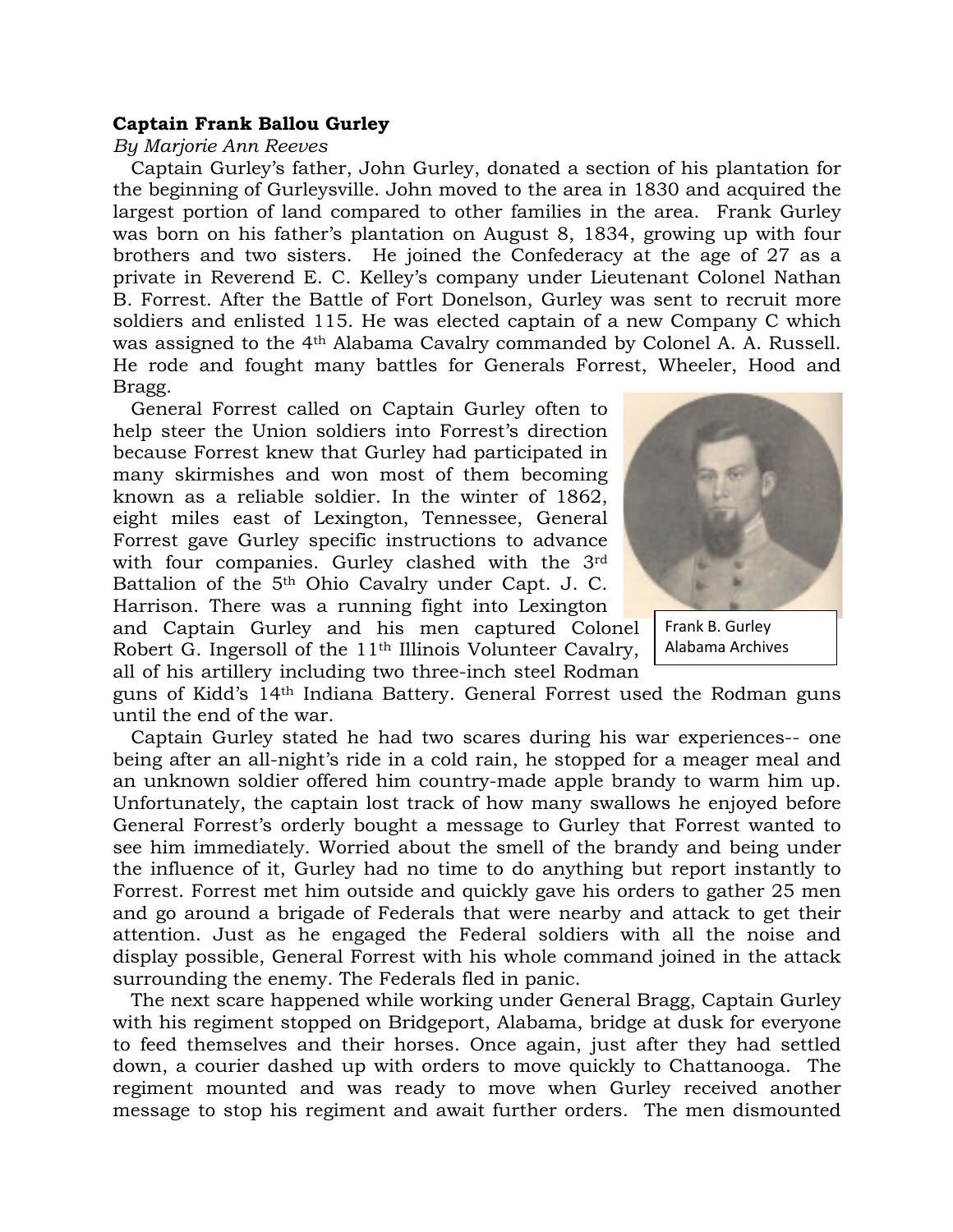and stood around on the train track bridge until dark. Gurley saw a fire near the track on the south side of the river and investigated. When he reached the fire, he discovered a light engine in full speed without lights backing down the track. Realizing that it would be upon his regiment and injure many of his men, he grabbed a burning chunk of wood and signaled it to stop. His signal was seen by the engineer and he stopped the train in time.

 In the spring of 1863, Gurley's regiment was transferred to General Wheeler's command and took part in all of Wheeler's campaigns to the fall of 1864. Then they were detached to take part in General Hood's campaign in TN. After Hood's failed Nashville campaign, Gurley's regiment was assigned, once again, to General Forrest.

 In the summer of 1863, Captain Gurley had the misfortune to run into General Robert L. McCook's little band. They were traveling toward New Market, Alabama, General McCook was riding in a wagon in regular clothes with Captain Hunter Brooke in full uniform. Suddenly they were under attack. The teamster whipped his team and the wagon took off with McCook. The canvas top got hooked by a tree branch and ripped it off exposing the officers. Four started shooting at the wagon and the other Confederate soldiers took off chasing the other Federal soldiers. Brooke was not injured but McCook was hit by a fatal shot. Gurley had McCook taken to the closest house to be looked after but he died the next day. Hunter Brooke, noted that his own captor was a regular dressed Confederate soldier who carried Brooke away as a prisoner.

 J. M. Mason, a Confederate who was present at the shooting, stated: "the chaos of the event made it impossible to determine who fired the fatal shot. Everything ahead of us was panic stricken. We overtook a buggy containing the Federal officers. No one could tell who had shot General McCook. Pistol fire is very inaccurate even when men are afoot and near each other. When men are mounted and horses running at full speed and several firing at the same direction, no man can tell whose bullet finds the mark."

 Most of the Confederate soldiers did not have uniforms and were fighting in their regular clothes leaving the Federals to think they were attacked by a guerrilla band. McCook's soldiers were non-English speaking Germans still they burned the house of the folks that took care of McCook and everything around. The Federals made it a point to burn down Frank Gurley's home in Gurley.

 The North used this incident to fire up the citizens against the South. The Northern press turned this small military skirmish into a cold-blooded murder by Captain Frank Gurley. The press claimed that Gurley shot McCook while he was lying sick and helpless in an ambulance. Because of the prominence of the family having two brothers and their thirteen sons all fighting for the Union, the McCook family made Captain Gurley become one of the most wanted criminals in the land. The New York Herald reported on August 9th, "The rebel guerrillas in the West have inaugurated the course which might fairly be expected from them, in the cowardly and cold-blooded murder of General Robert McCook of Ohio, while journeying sick in an ambulance near Salem, Ala, to join his brigade. The marauders surrounded the ambulance, overturned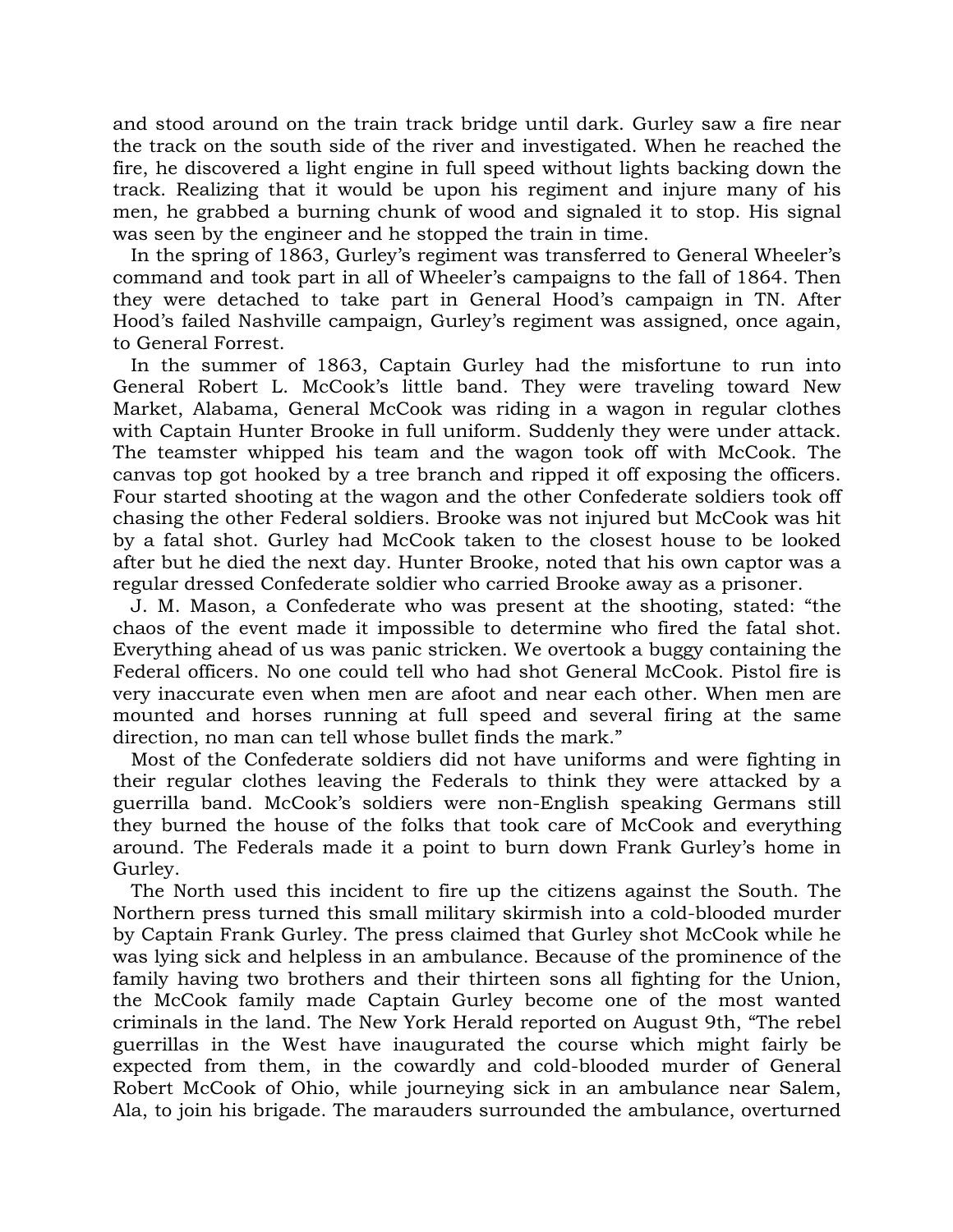it, throwing the wounded and helpless officer to the ground, and there butchered him."

The August 23rd edition of Harper's Weekly published a drawing to the public



that depicted the "murder" of McCook. Surrounded the overturned wagon with bearded Confederate ruffians, the engraving showed the Northern public that the Union officer did not have a chance. Robert S. Dilworth of the 21st Ohio Infantry wrote, "Col. McCook of late acting brig gen was shot on his

way to Huntsville. He was in the ambulance and the division sutlers train was with him. He was sick and on his way to Huntsville to put up until he would be able to join his command. The secesh took him out of the ambulance & shot him and the sutler in the leg."

 Not knowing of the wild accusations about the McCook skirmish, Gurley continued doing his soldierly duties. After the Battle of Chickamauga, Gurley went home on sick leave. An escaped Federal soldier told where Gurley could be found and in October of 1863, Gurley was arrested at his brother's home. During the trial, General Forrest wrote to the Headquarters Department of West Tennessee, Major General S. A. Hurlbut, Commanding Federal Forces, Memphis Tenn.

"General: I have the honor respectfully to state that information has just reached me that Capt. Frank B. Gurley is on trial in Nashville for the socalled murder of General McCook, and that further time has granted him for the purpose of procuring evidence. As I was his commanding officer at the time of the occurrence I feel it my duty to forward you under flag of truce, and by the hands of my adjutant-general, Maj. J. P. Strange, the following statement of facts to show that Captain Gurley was then, and is yet, a Confederate soldier and officer, and that he should be treated and regarded as such: Captain Gurley was regularly mustered into the C.S. Army as a member of the Kelley Troopers, in July, 1861, which company formed a portion of my old regiment known as Forrest regiment…"

 Needless to say, General Forrest, General Hardee, and General Johnston letters in support of Captain Gurley were for naught. A fair trial was impossible, considering the anger and prejudice against the man who supposedly had killed McCook. In spite of the evidence for Gurley, passions were too high and Frank Gurley was found guilty of the murder of General McCook and on January 11, 1864, he was sentenced to be "hanged by the neck until dead." General Thomas approved the verdict but suspended the date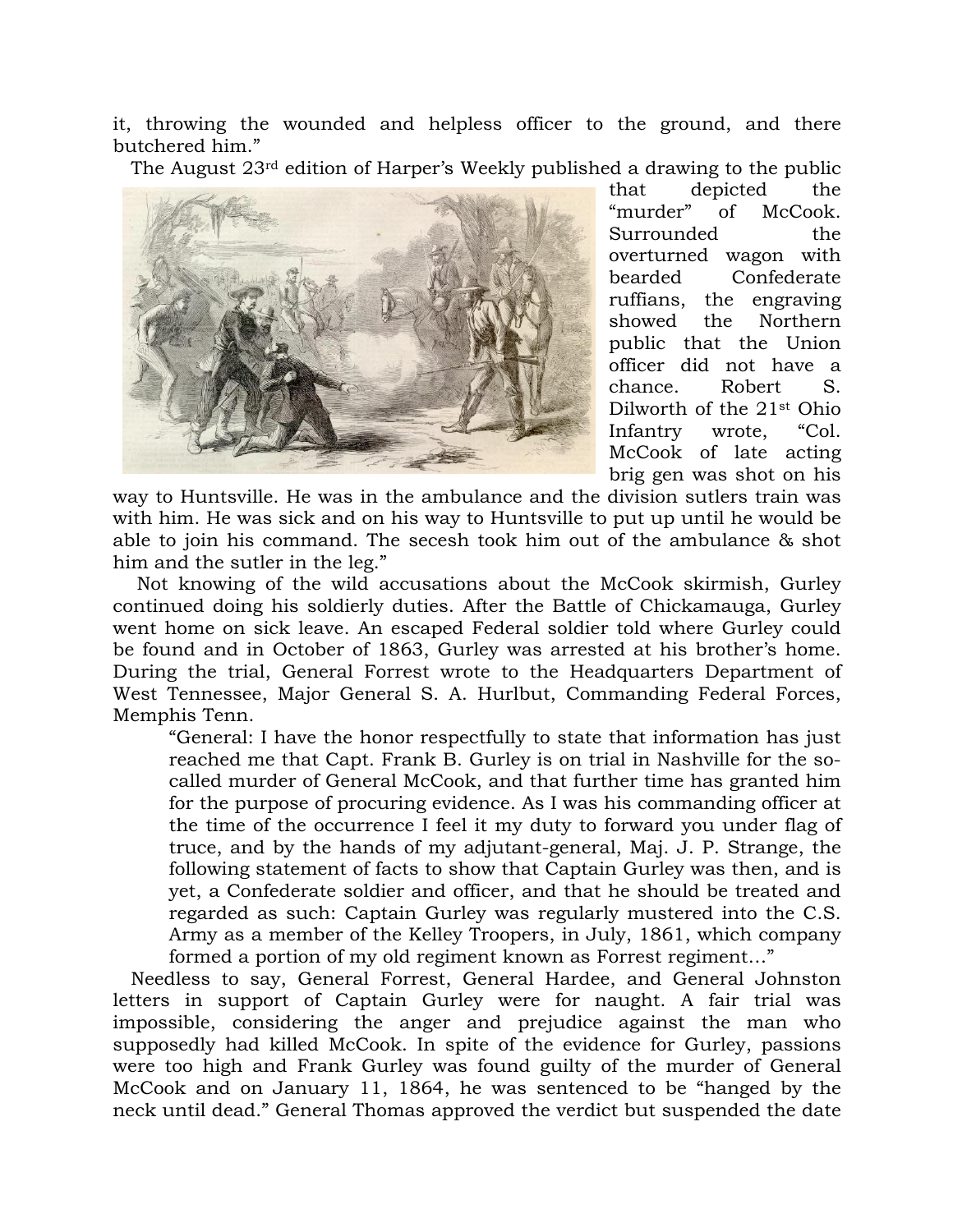of execution due to the war. He recommended the sentence be commuted to five years in prison and sent it to the Judge Advocate office in Washington. It was then sent to President Lincoln who agreed to the hanging but did not send it on. When Confederate authorities learned of the sentencing, they threatened to hang yankee prisoners in retaliation.

 Captain Gurley was sent to prison for a year waiting to be hanged. He wrote to the Union commandant at Nashville, Major General Gordon Grainger, "long confinement and lack of attention will soon kill me and if that is what you want, please do me the honor of having me shot as soon as your conscience will permit." Gurley wrote "that the prison was a horrible place with 800 prisoners and "flies so thick you would get two of them in your mouth when you opened it." Due to an escape attempt, he was made to sleep in his cell wearing chains. Gurley wrote that one prisoner committed suicide by cutting his own throat with a razor stating, "This was the most horrible sight I ever saw."

Then he was sent with eighteen other prisoners to Point Lookout, Maryland. Captain Gurley was exchanged in Virginia on March 17, 1865, making his way home the best he could. Due to imprisonment, he was too weak to walk, some of his fellow soldiers helped him with finding passage on back of wagons and carriages. He ran into General Roddy who gave him a horse to finish his travels to his home. He came back to Gurley after the war to find his home a pile of ashes. With determination he became a respected farmer ready to assist his neighbors. He ran for Sheriff of Madison County and won the election. The victory became national news: The Philadelphia Inquirer ran this notice on November 21, 1865.

Defeat of Union Candidates in Alabama.

A letter received in Washington from Northern Alabama, states that the Rebels have defeated all the Union candidates. The infamous Frank B. Gurley, murderer of General McCook, has been elected Sheriff of Madison County…

 The Federals came back to Gurley to arrest Frank on November 28th and took him back to prison. His execution was set for November 30<sup>th</sup> but President Johnson halted the process and Gurley was kept in irons in prison. The Indianapolis Daily Herald reported on November 29th, 1865, "Frank Gurley sentenced to be hanged at Huntsville, Alabama, on Friday of this week, has by request of numerous citizens of Huntsville, been respited by Brigadier General Whipple until such time as further facts in his case can be submitted to the President." General Grant recommended the case be dropped and Gurley was released on April 17, 1866, after taking the oath of loyalty to the United States. Many of his soldiers were unhappy to hear he had taken the oath but it gave him his freedom. The Governor declined Gurley 's resignation as Sheriff making him still the Sheriff of Madison County. The Huntsville Independent "is informed that Captain Frank B. Gurley declines to exercise the duties of the office of Sheriff of Madison County to which he was elected previous to his late imprisonment."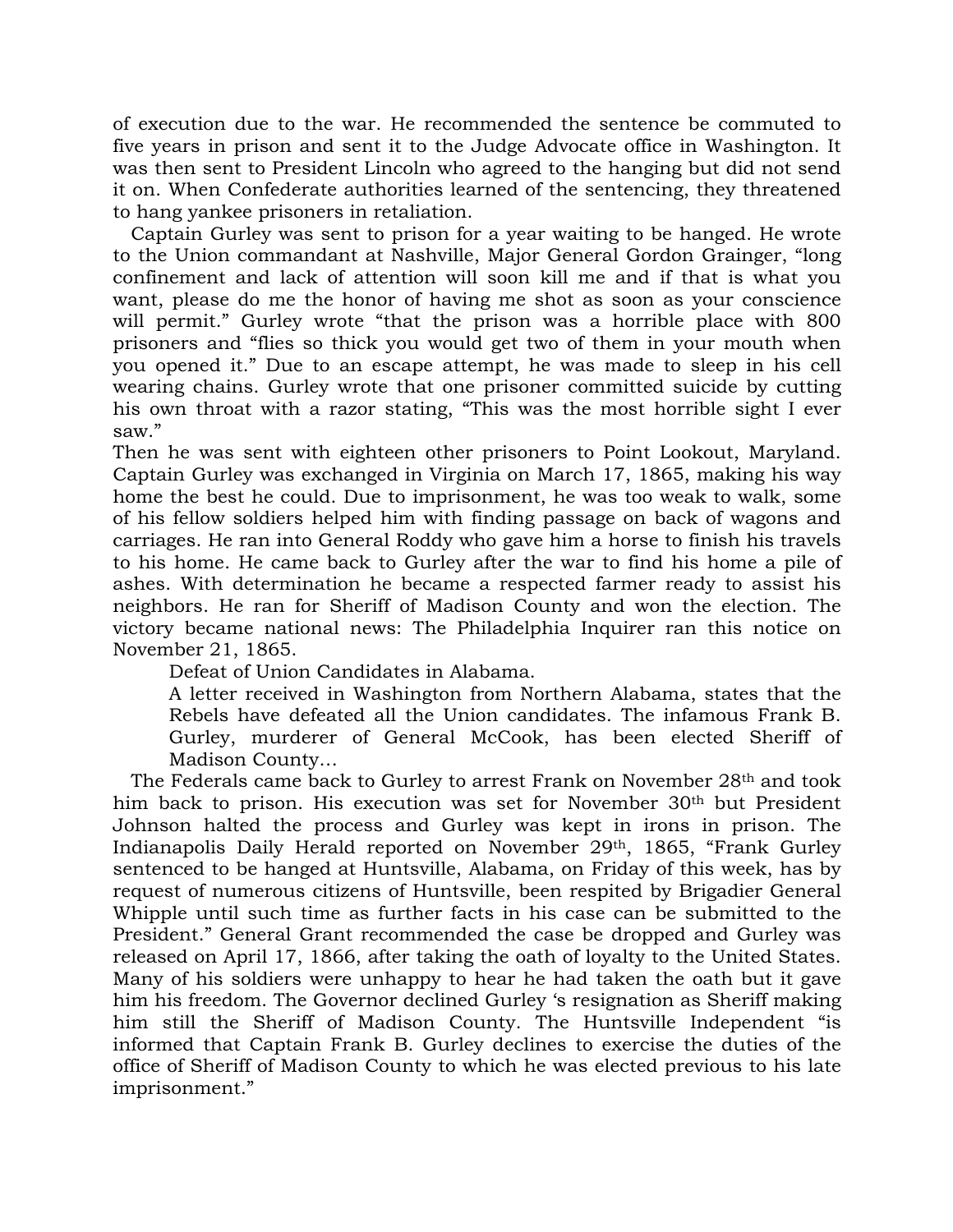H. L. Wood of 189th, Co G, Michigan, wrote in the Confederate Veteran Magazine. "I became well acquainted during the latter part of the war with the father and brother of Captain Frank Gurley, and only last September had the pleasure and the honor of being the guest of the gallant Captain at his pleasant home on his large plantation, near Gurley, AL. Captain Gurley is just the kind of man I expected to find-brave, broad-gauged, liberal, honored, and beloved by his fellow-citizens… Having served six years in the Legislature of my own state, it has been my good fortune to meet many prominent men from all over the country, among them your gallant Joe Wheeler: but I have never met a man whose personality struck me more forcibly than that of Caption Frank B. Gurley. I admired him as a soldier… As long as I live, I shall stand ready to defend the honor and good name of Captain Frank B. Gurley.

 Now just a word in praise of the Confederate monuments I saw during my visit in the South. I certainly should have had less respect for the Southern people had they failed to honor the memory of those brave boys who fell in defense of a cause they believed to be right, and out of respect to their memory I always lifted my hat upon seeing one of these beautiful monuments."

 Every year after reconstruction, Gurley would host reunions for his old regiment at his home in Gurley. Mrs. Sallie Bailess Bragg whose father served under Capt. Gurley wrote, "As a citizen, he has proved himself the most charitable of men, he has been kind to all, has fed the hungry, clothed the naked, and buried the dead. No man ever did more for poor people, and the only reciprocity he wants in this life is grasp of the hand." He was involved as President of the Huntsville, Guntersville and Gadsden Telephone Company; he was President of the Gurley and Paint Rock Railway Company being one of the founders of the railroad. There was much involvement but the railroad never was built, and he was involved in land speculation and farming. He served as witness for others in several court actions. He visited the Cotton Exchange in Liverpool England and was an association member of the Huntsville Agricultural and Mechanical Association.

 Frank Gurley donated five acres of land for the first co-educational high school in the area which was completed in 1892 and named Robert Donnell High School. The school building cost \$10,000 of which half was paid by the citizens of Gurley and the other half by Robert Donnell Presbytery, part of the Cumberland Presbyterian Church. The deed states, "The said school building shall be used as an institution of learning, under the superintendence and discipline and according to the usages of the Cumberland Presbyterian Church. Under the proper authority of said church, to sell or dispose of said property. The school's name changed to Madison County High School in 1908 (Gurley High).

 Frank Gurley was known as a lady's man, but evidently, he wasn't able to make up his mind for he never married. He died on March 29, 1920, at the home of his niece, Mrs. Molly Gurley Hall. He is buried in Gurley Cemetery. The Huntsville Telegram ran Frank Gurley's obituary.

Capt. Gurley Noted Figure, Passes Away Died Las Night at Home of Mrs. Hall at Gurley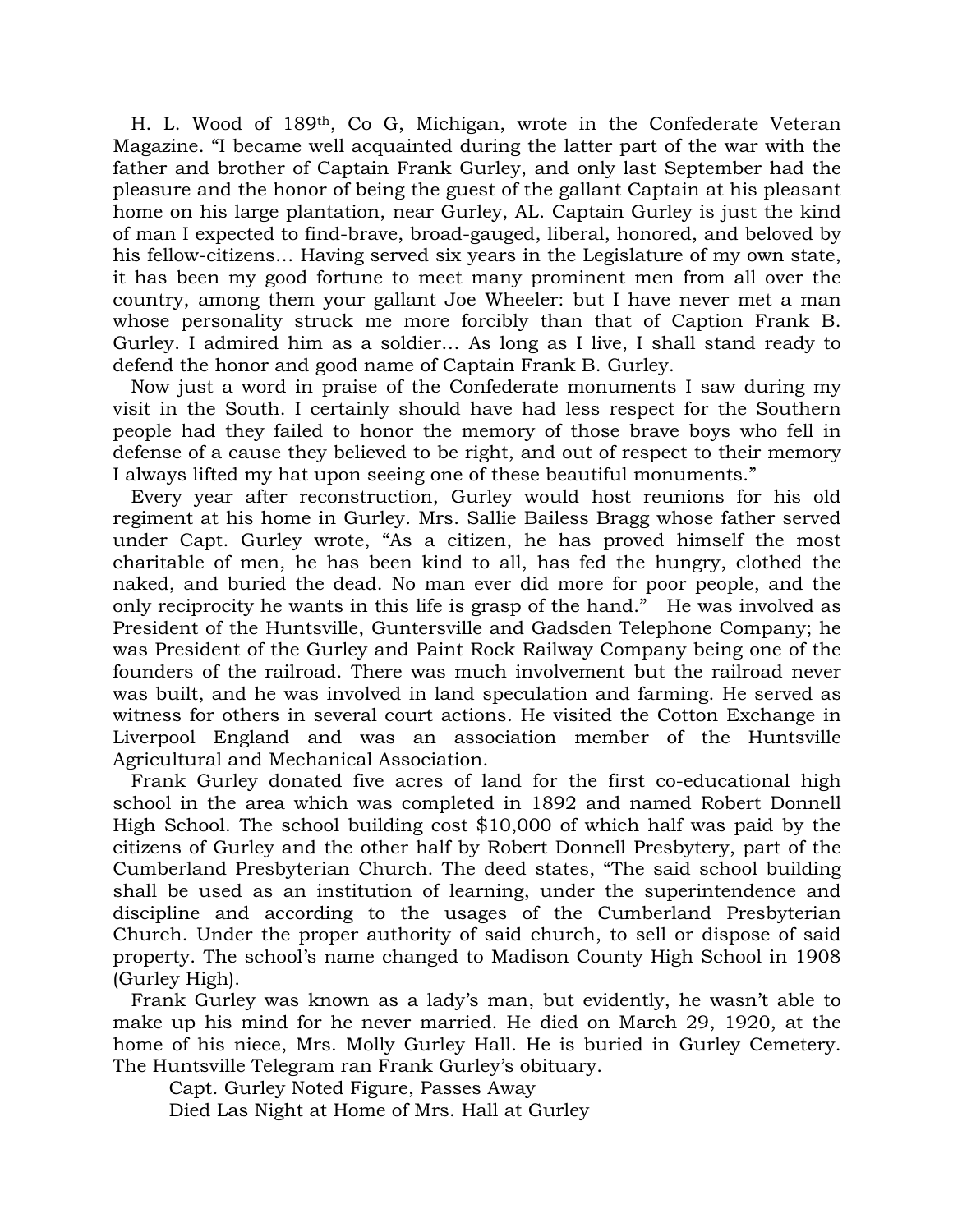He was One of the Best Known Civil War Veterans in the State Capt. Frank B. Gurley one of the most notable figures in North Alabama during the civil war and the reconstruction days which followed, died this morning at 7 o'clock at the home of his niece, Mrs. Thomas Hall, at Gurley. Capt. Gurley who was 85 years old had been in feeble health during the last few years and recently there appeared to be a general breakdown in his condition and he was  $c^2$  is the highest several several several several several several several several several several several several several several several several several several several several se

weeks before the end.

 Capt. Gurley was a bachelor and his nearest relatives are Mrs. Hall and a number of nieces and nephews. He was a life-long member of the Masonic Fraternity. He commanded Troop B, 4th Alabama Cavalry under Gen. N.B. Forrest in the civil war and for many years after the close of the war, in fact, until the last two or three years, he held an annual reunion of his men at his home near Gurley. In later years the reunion included all Confederate veterans and they would be ent



home with princely hospitality.

## **Reference:**

- Picture of McCook's death in Harper Weekly: http://www.sonofthesouth.net/leefoundation/civilwar/1862/august/steinway-pianos.htm
- Picture of Frank B. Gurley: Alabama Archiveshttps://digital.archives.alabama.gov/digital/collection/photo/id /4992/rec/1
- Httsp://infoweb.newsbank.com/gbnl/newspapers/doc/v2%253A111FB
- Madison County Huntsville Main Library Archives
- Confederate Veteran Magazine Vol. XIV-XXVIII
- Mason, Rev. James Monroe, *Confederate Activities in and Around Huntsville, AL*, Madison County 1861-1865 The War Years AL at 200
- Carney, Tom, Portraits in Time, Old Huntsville, © 1998
- Carney, Tom, The Way it Was, Old Huntsville, © 1994
- https://warfarehistorynetwork.com/2018/12/20/the-death-of-generalrobert-mccook/
- General Forrest letter to Maj. Gen. S.A. Hurlbut Regarding Service of Capt. Frank B. Gurley https://www.confederatevets.com/documents/forrest2.html
- https://www.contactez.net/gurleyalabama/ConfederateVeteran2.html
- https://gurleyfamily.com/g0/p5.html
- https://www.angelfire.com/al/gurley/gurley.html